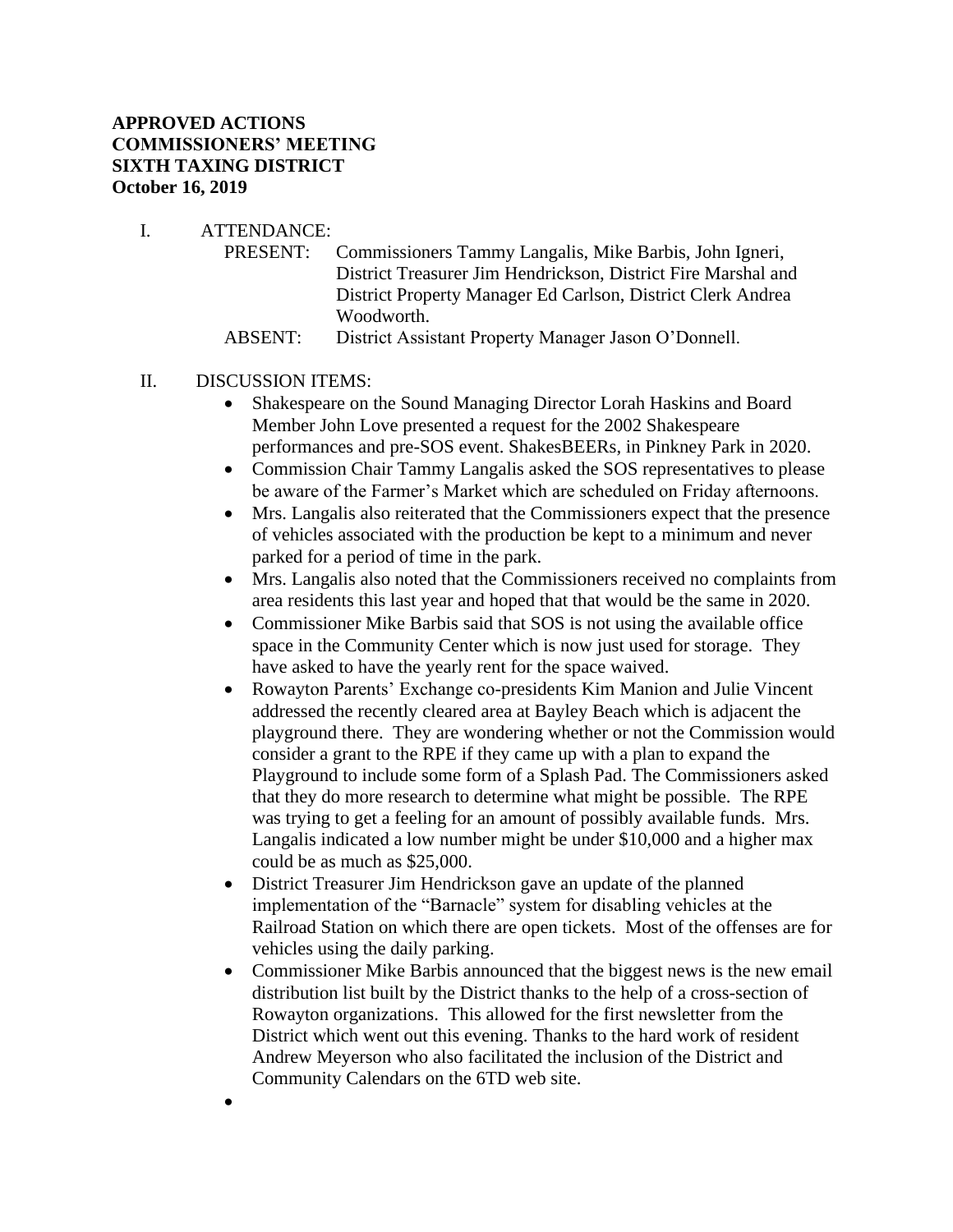## **APPROVED ACTIONS COMMISSIONERS' MEETING October 16, 2019 Page Two**

- Mr. Barbis also reported that he and Jason O'Donnell have met with an engineer on the Bayley Beach project. The District was hoping to be able to do this project before the start of winter weather. The Roton Point Club has not yet approved of the part of the project that affects them.
- Mr. Barbis said that they have engaged the same engineering firm to address the drainage problems in and around the Little League field and the tennis courts.
- Mike Barbis said that he had emailed the Norwalk police chief asking for their help in monitoring after hours' activity at Bayley Beach and also at the Rowayton School parking lot.
- Mr. Barbis asked that Property Manager Ed Carlson direct a crew to weed the area around the RR abutment on the northeast side of the railroad.
- Commissioner Barbis asked how the calendar on the 6TD website would be managed. Mr. Meyerson indicated that the District Clerk, Andrea Woodworth, would be in charge of updating the calendar as information comes in.
- Mrs. Langalis noted that, as he is not running for reelection, District Treasurer Jim Hendrickson is present at his last meeting as the Treasurer of the District. She said that we have all appreciated his very effective efforts over the last four years and we thank Jim for his service. Jim has succeeded in bringing administration of the RR station up to the  $21<sup>st</sup>$  century. Rowayton resident Gil Kiernan is running unopposed for District Treasurer.
- Mrs. Langalis also said that she is running unopposed as well.
- District Treasurer Jim Hendrickson said that there is about \$7,400 left in the Community Center renovation account.
- Mr. Hendrickson also said that we have a request for some unbudgeted items for the Rowayton Fire Department. Mr. Barbis said that the requested new radios will work on both the old and new frequencies. The RFD has \$48,000 left in their budget total of \$67,000. Mr. Barbis indicated that he thought that the RFD saves the town lots of money which might balance out a budget overrun.
- Fire Marshal Ed Carlson noted that it has been a fairly quiet time except for one recent call where the alarm went off but the alarm company couldn't notify the fire department as the property owner didn't have a land line.
- Mr. Carlson will attend an arson conference in the near future.
- Property Manager Ed Carlson said that the Potting Shed gate apron will be started on November 11.
- Mr. Carlson recommended that the Commissioners look at an extension of the hours for the beach director or his/her assistant. Nice weekends after the season bring a lot of people to the beach. As it is now, no one is there to monitor the facilities.